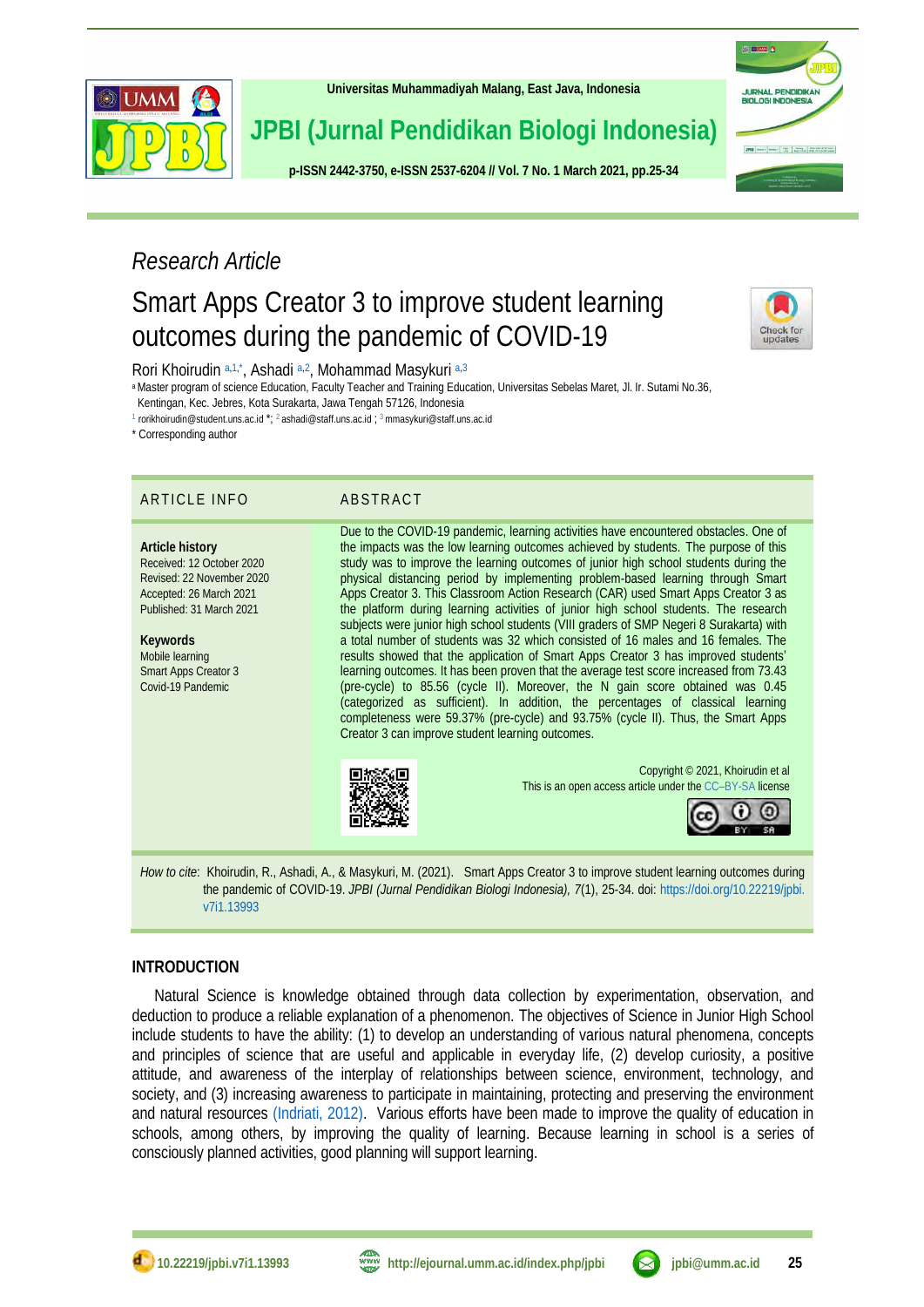However, various efforts to improve the quality of education in schools have encountered obstacles, due to the outbreak of COVID-19 pandemic in early 2020 [\(She et al., 2020\).](#page-9-0) Various countries affected by COVID-19 are starting to looking for a new strategy to solve the obstacle in student learning during learning from home. In India, among 175 respondents, around 38.29% of students are learning classes through Zoom, nearly 25% of students are accessing learning materials through Google Classroom and 23.43% are learning through YouTube, and the remaining students prefer WhatsApp (10.29%), Mail (2.86%) respectively (Radha et al., 2020). The Indonesian Ministry of Education and Culture launched the 12 platforms or applications that students can access to study at home (Handarini & Wulandari, 2020). A study using the Google form questionnaire which was filled by 61 respondents consisting of students, which examined the use of applications for online learning, showed that most of the respondents used WhatsApp, Google Meet, and Google Classroom [\(Surani et al., 2020](#page-9-2)[; Tangkelangi et al., 2021\).](#page-9-3) Many problems affect the effectiveness of learning using online methods in Indonesia, including the Limitedness of mastering Information Technology by Teachers and Students, Inadequate Facilities and Infrastructure, Limited Internet Access [\(Megawanti et al.,](#page-8-1)  [2020;](#page-8-1) [Purwanto et al., 2020;](#page-8-2) Syah, 2020).

Most of the students experience stress in the medium category during online learning [\(Harahap et al., 2020;](#page-8-3) [Jatira & Neviyarni, 2021\).](#page-8-4) The learning motivation during the pandemic also decreased [\(Handarini & Wulandari,](#page-8-5)  2020). There is a significant relationship between learning motivation and science learning outcomes [\(Everaert](#page-7-0)  [et al., 2017;](#page-7-0) [Firmansyah et al., 2018;](#page-7-1) [Rahmadani et al., 2017;](#page-9-4) [Wahyuni et al., 2018;](#page-9-5) [Wulandari & Surjono,](#page-9-6)  [2013\),](#page-9-6) and this problem must be overcome by teachers. One of the strategies to improve learning outcomes by using the Smart Apps Creator 3 application. Smart Apps Creator 3 (SAC-3) is a desktop application for creating android and iOS mobile applications without programming code and can generate HTML5 and .exe formats [\(Khasanah et al., 2020;](#page-8-6) [Rustandi et al., 2020\).](#page-9-7) Smart Apps Creator 3 can be taught to SD, SMP, SMA / SMK students to increase their creativity in managing content and also creating interesting mobile applications (smartappscreator.com) [\(Cahyati & Suherman, 2020\).](#page-7-2) This application can be opened via a smartphone which is a learning activity by utilizing a smartphone is classified as mobile learning [\(Majid & Husain, 2014;](#page-8-7) [Haerunnisa, 2020\)](#page-8-8)**.** In a study conducted in India, Among 175 respondents, around 53.71% of students are preferred mobile phones for e-learning, followed by Laptop 30.29%, and the remaining students mostly prefer Laptop & Mobile (7.43%), Laptop, Mobile and Desktop (2.86%) respectively [\(Radha et al., 2020\).](#page-9-1) At a junior high school in Indonesia, it was found that 67.7% of students stated that android-based media was an interesting learning medium [\(Rohman et al., 2019\).](#page-9-8) The existence of an Android-based application can minimize problems that often occur in students, including not having textbooks, books left at home, lost or damaged, and can make it easier for students to understand lessons both independently and at school because there are elements interactive so that students do not experience boredom in learning and make it easier for teachers to manage lessons as additional administrative media [\(Andrianto et al., 2020\).](#page-7-3)

Research conducted by [Jannah et al., \(2019\)](#page-8-9) stated that learning media using the Smart Apps Creator application are effective in the learning process. Furthermore, [Khasanah et](#page-8-6) al., (2020); [Andrianto et al., \(2020\);](#page-7-3) and [Widiastika et al., \(2020\)](#page-9-9) have also conducted Research and Development of Smart Apps Creator 3 learning media, and the result showed that the Smart App Creator 3 is very appropriate for mobile learning. Based on the previous research showed the effectiveness of Smart Apps Creator 3 in the learning process, but there is lack of information between the use of Smart Apps Creator 3 and student learning outcomes. So, this study was conducted to elaborate the using impact of Smart Apps Creator 3 in the learning process to increase student learning outcomes. Moreover, the results of this study can be applied in various schools and also can be used as a reference for other research on mobile learning in the future.

#### **METHOD**

This research subject was 32 students of SMP Negeri 8 Surakarta (VIII graders) which consisted of 16 males and 16 females. The VIII A grader was chosen due to the low learning outcomes especially on science subjects, so this study was designed to improve the student learning outcomes especially on the subject matter of COVID-19 by using Smart Apps Creator 3. The design of the Classroom Action Research (CAR) model consists of four stages, namely: planning, implementing actions, observing, and reflecting [\(Kunandar, 2011\).](#page-8-10) This research was carried out in a cycle which is all cycles are interrelated. In detail, this classroom action research can be described as follows: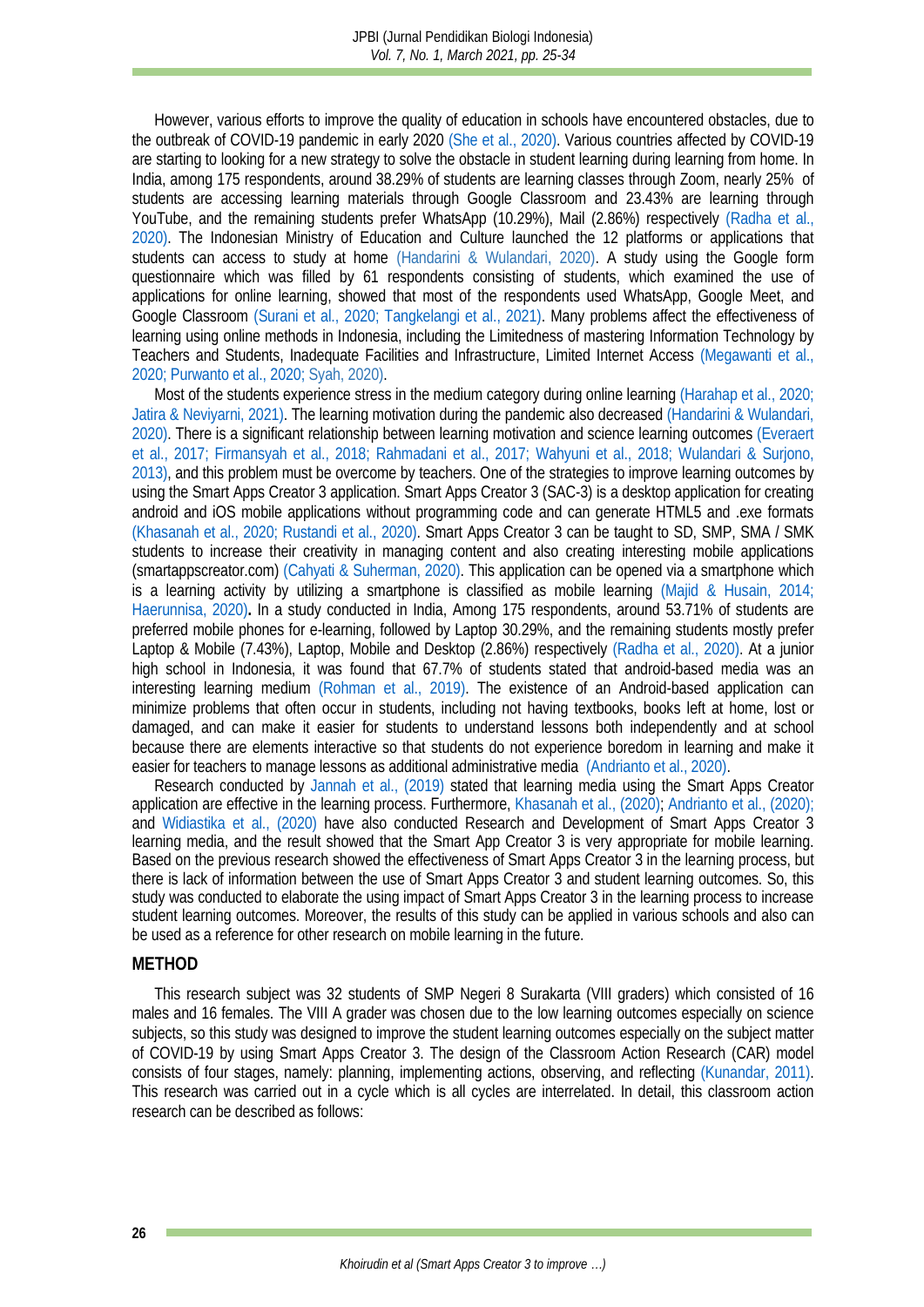#### **Pre-cycle**

The implementation of teaching and learning activities for pre-action / pre-cycle was carried out in April 2020. In the pre-action stage, the subject matter is given in a textual form which is shared via what's app. At the end of the learning process, students were given a post-test to know the student's cognitive science learning outcomes.

#### **Cycle I**

The implementation of Cycle I is carried out in 1 meeting or 2 lesson hours (2 x 40 minutes).

#### *Planning stage*

At this stage, the activities carried out are: (1) Examining the pandemic emergency curriculum (2) Studying learning materials from various sources. (3) Creating learning scenarios. (4) Providing the necessary supporting facilities, namely making the Smart Apps Creator learning application 3. (5) Preparing data collection instruments by making an assessment (evaluation) tool to measure student science learning outcomes. (6) Make an observation sheet.

### *Acting stage*

In general, the actions are taken for each meeting (learning activities) in cycle I am as follows: (I) Preliminary Activities through the class group WhatsApp, the teacher gave an opening greeting, then prayed together before studying. Provide motivation and advice to avoid COVID-19. (II) Core Activities: 1) The teacher asks students to access the Smart Apps Creator 3 application that has been given by the teacher, 2) The teacher monitors student attendance via WA, 3) Participants click on teaching materials containing COVID-19 materials. The teacher guides students in online classes, 4) The teacher asks students to comment or provide feedback on the delivery of material, 5) The teacher allows students to ask questions in WA, 6) The teacher answers student questions related to the COVID-19 concept. (III) Closing Activities: 1) The teacher and students close the learning through the class group WhatsApp, 2) At the end of the cycle, an evaluation is carried out by providing a post-test to measure the extent to which students have mastered the material that has been taught.

#### *Observation and evaluation stage*

At this stage, the process of observation and recording is held during the teaching and learning activities, namely by filling out the observation sheet that has been prepared which includes student attendance, student activeness in solving questions. At the end of this cycle, data collection was also held, where the data source in this classroom action research was class VIII A students of SMP Negeri 8 Surakarta. The data obtained is in the form of quantitative data consisting of physics learning outcomes. The way of collecting data in this study is by giving written tests, to measure the extent to which students have mastered the material that has been obtained during the cycle I. The results of observations and written tests become materials for evaluating the learning process.

#### *Reflection stage*

At the end of this cycle, data analysis and reflection on what was obtained, both from the results of student responses and from the observation sheet, were conducted through data analysis. The deficiencies that occur will be corrected in the next cycle. Analysis and processing of research data were carried out after the data was collected. The data on student learning outcomes of class VIIIA SMP Negeri 8 Surakarta were analyzed quantitatively using descriptive statistics, including the highest score, lowest score, score range, average score, median, mode, standard deviation, score gain, and learning completeness that the students obtained at the end of each cycle.

Sources of research data are teachers and students which include student learning outcomes. The quantitative data were obtained from the learning outcomes test, while the formulas used were as follows:

Determining the value of student learning outcomes, the range of values used for the essay test in this study is 0 to 100, it can be calculated by using the following [Formula](#page-2-0) (1) :<br> $Spi$ 

#### <span id="page-2-0"></span> $Xi = sm \times 100$  (1)

Where: Xi = The value obtained by the student: Spi = Score obtained by a student I ; Sm = maximum score that may be achieved (ideal score)

The average value of student learning outcomes was calculated by using the followin[g Formula](#page-3-0) (2):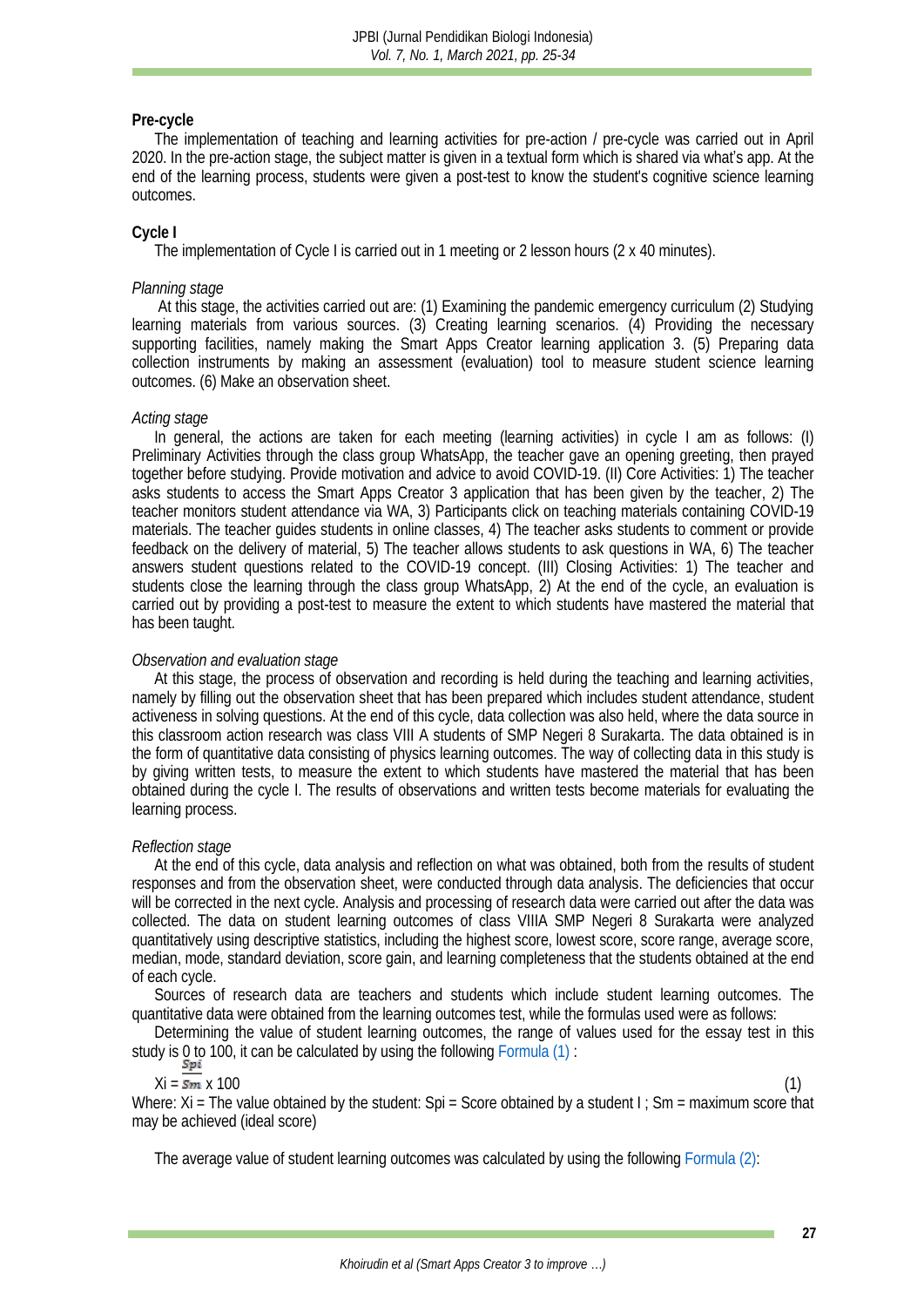# $\bar{X} = \frac{\sum_{i=1}^{n} X_i}{N}$  (2)

Where:  $X$  = average value obtained by students; Xi = The total number of scores obtained by all students; n = total number of students

The post-test scores were analyzed by calculating the normalized gain score. The Gain / n-gain normality test is a test that can provide an overview of the increase in learning outcome scores between before and after the application of the method, it can be calculated by using the followin[g Formula](#page-3-1) (3):

| Normalized Gain = $post-test score - pre-test score$ |  |
|------------------------------------------------------|--|
| Maximum score – pre-test score                       |  |

<span id="page-3-1"></span><span id="page-3-0"></span>

As for the category, the interpretation of Normalized Gain index (g) according to Hake is used which has been provided [\(Table 1\)](#page-3-2):

<span id="page-3-2"></span>

|                             | Table 1. Normalized Gain Index (g) |
|-----------------------------|------------------------------------|
| Normalized Gain Score       | Interpretation                     |
| $-1.00$ (g ( 0.00           | Decrease                           |
| $G = 0.00$                  | Stable                             |
| $0.00 \cdot g \cdot 0.30$   | Low                                |
| $0.30 \cdot g \cdot 0.70$   | Average                            |
| $0.70 \times g \times 1.00$ | High                               |

To determine the categories of student learning completeness (KKM), the guidelines for categorizing learning outcomes according to the standards set by SMP Negeri 8 Surakarta are 0%-74.9% not complete and 75%-100% complete.

#### **Cycle II Activities**

The activities in cycle II are the same as the activities in cycle I. However, in cycle II there are some improvements and additions to the deficiencies that exist based on the discussion and reflection in cycle I.

#### **RESULTS AND DISCUSSION**

The data on the results of classroom action research that has been implemented can be described as follows:

#### **Pre-cycle**

Based on the test results given to students at the end of the pre-cycle, the results of quantitative descriptive analysis for the students' science learning outcomes can be seen i[n Table](#page-3-3) 2.

<span id="page-3-3"></span>

| Table 2. Hobaild or quantitality acomptive analysis for the value or suched fearing outcomes in the pre-eyerc |                             |  |
|---------------------------------------------------------------------------------------------------------------|-----------------------------|--|
| <b>Statistics</b>                                                                                             | Pre cycle statistical value |  |
| The number of students                                                                                        | 32                          |  |
| Ideal score                                                                                                   | 100                         |  |
| The highest score                                                                                             | 100                         |  |
| Lowest score                                                                                                  | 55                          |  |
| Score range                                                                                                   | 45                          |  |
| Average score                                                                                                 | 73.4375                     |  |
| Median                                                                                                        | 75                          |  |
| Mode                                                                                                          | 80                          |  |
| Standard deviation                                                                                            | 10.521675                   |  |

**Table 2**. Results of quantitative descriptive analysis for the value of science learning outcomes in the pre-cycle

<span id="page-3-4"></span>Based on the data from the pre-cycle science learning outcomes table, it can be seen that the average science learning outcomes score is 73.43. The average learning outcome value has not met the minimum completeness criteria set by the school, which is 75. If the students 'science learning outcomes test in the precycle were analyzed and then categorized under the minimum completeness criteria applicable at SMP Negeri 8 Surakarta, the percentage of students' learning completeness in the pre-cycle was obtained as i[n Table](#page-3-4) 3.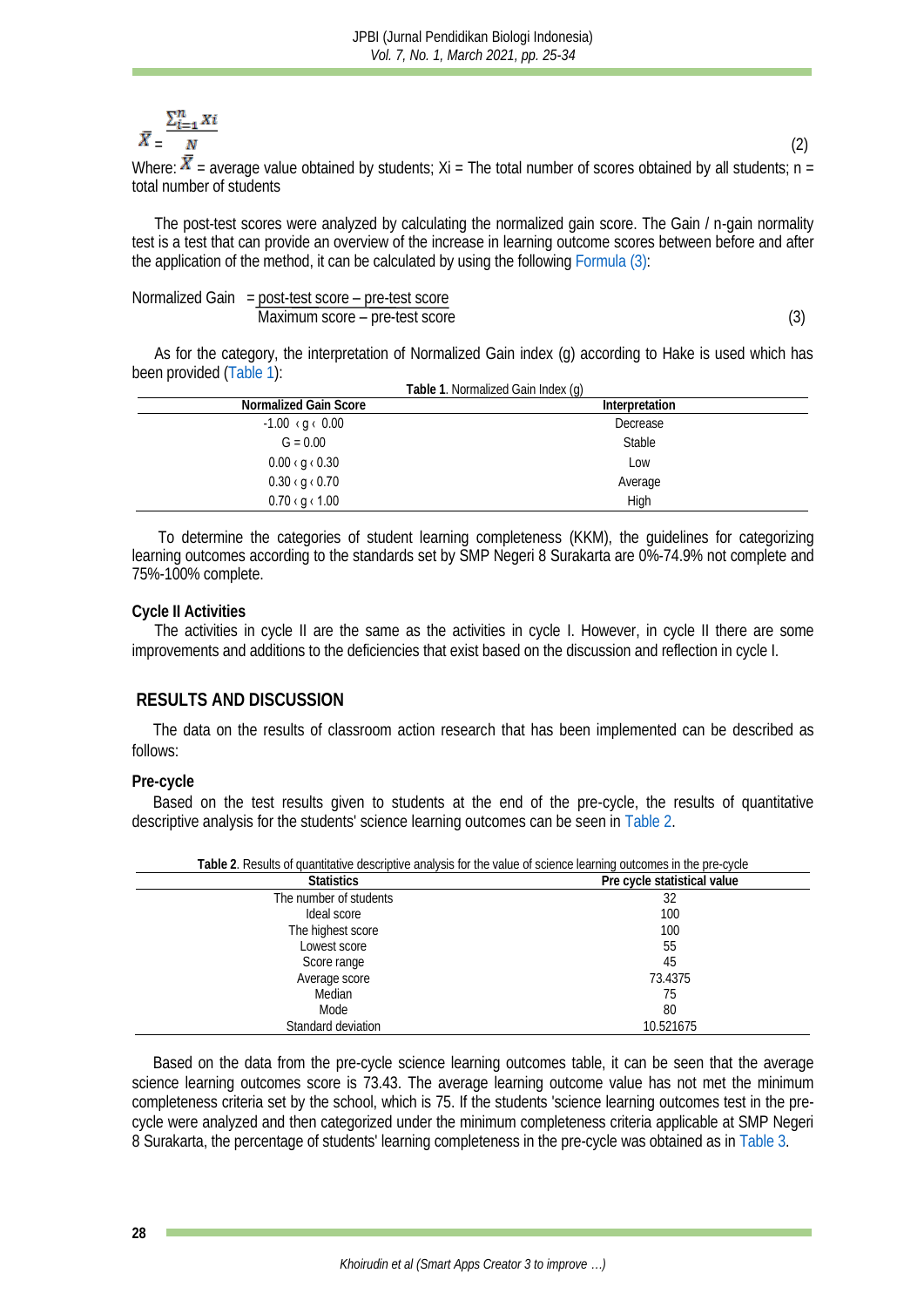#### JPBI (Jurnal Pendidikan Biologi Indonesia) *Vol. 7, No. 1, March 2021, pp. 25-34*

| Table 3. Description of pre-cycle learning completeness |              |           |                |
|---------------------------------------------------------|--------------|-----------|----------------|
| Completeness Criteria                                   | Categorv     | Frequency | Percentage (%) |
| በ% - 74 ዓ%                                              | Not complete |           | 40.63          |
| 75% - 100%                                              | Complete     | ΙQ        | 59.37          |
| Amount                                                  |              |           | 100            |

After being analyzed, it turns out that the results obtained do not meet the indicators of success, students who get ≥ learning completeness are 19 students with a percentage of 59.37%. After the learning activities and learning outcomes, test was carried out in the pre-cycle at the 1st meeting, a reflection was carried out on the learning outcomes. Because, the average value of learning outcomes is still below the minimum completeness criteria of school, amounting to 75, so it is necessary to take action cycle I.

#### **Cycle I**

Based on the test results given to students at the end of the cycle I, the results of the quantitative descriptive analysis were obtained for the results of the VIIIA grade students of SMP Negeri 8 Surakarta on the COVID-19 material taught in cycle I for 1 meeting through a problem-based learning approach. in the learning process can be seen in [Table](#page-4-0) 4.

**Table 4.** Results of quantitative descriptive analysis for the value of science learning outcomes in cycle I

<span id="page-4-0"></span>

| <b>Statistics</b>      | Cycle I statistical value |
|------------------------|---------------------------|
| The number of students | 32                        |
| Ideal score            | 100                       |
| The highest score      | 100                       |
| Lowest score           | 60                        |
| Score range            | 40                        |
| Average score          | 78.96875                  |
| Median                 | 78                        |
| Mode                   | 85                        |
| Standard deviation     | 8.399249                  |

Based on the data of science learning outcomes in cycle I, it can be seen that the average value is 78.96. The average learning outcome score has met the minimum completeness criteria set by the school. Based on the data that has been obtained in pre-cycle and cycle I, the N-Gain test is carried out, which aims to obtain an overview of the increase in the learning outcomes scores between before and after the implementation of the action. The N-Gain test of the science learning outcomes data in the pre-cycle and cycle I obtained a score of 0.20, which is still low. The percentage of students learning completeness in the cycle I was obtained as in [Table](#page-4-1) 5.

<span id="page-4-1"></span>

| Completeness Criteria | Categorv     | Table 5. Description of the cycle I learning completeness<br>Frequency | Percentage (%) |  |
|-----------------------|--------------|------------------------------------------------------------------------|----------------|--|
| $0\% - 74.9\%$        | Not complete |                                                                        | 21.87          |  |
| 75% - 100%            | Complete     |                                                                        | 78.12          |  |
| Amount                |              |                                                                        | 10C            |  |

After being analyzed, the results do not meet the indicators of completeness, students who get ≥ KKM are 25 students (78,125%). The results in the second cycle also showed there are 80% of student who obtained scores ≥ KKM. The objective of the action has not been achieved, since there are several deficiencies in the implementation of the action, such as 1) Less attractive appearance of the Smart Apps Creator 3 learning application. 2) Lack of clear information on the Smart Apps Creator 3. 3) Lack of motivation given by the teacher to students to do assignments. Because the indicators of the success of the action have not been fulfilled, where the N gain test results get a score of 0.20, which is still low, and the percentage of students who get a score of ≥ KKM has not reached 80%, the action is continued in cycle II.

#### **Cycle II**

In the second cycle of action research, various improvements were made as follows: 1) Making the Smart Apps Creator 3 learning application look more attractive with pictures and back sound. 2) Adding information about learning materials in the Smart Apps Creator 3 application. 3) Motivating students to do assignments by linking them with videos that show teachers providing motivation and explanations.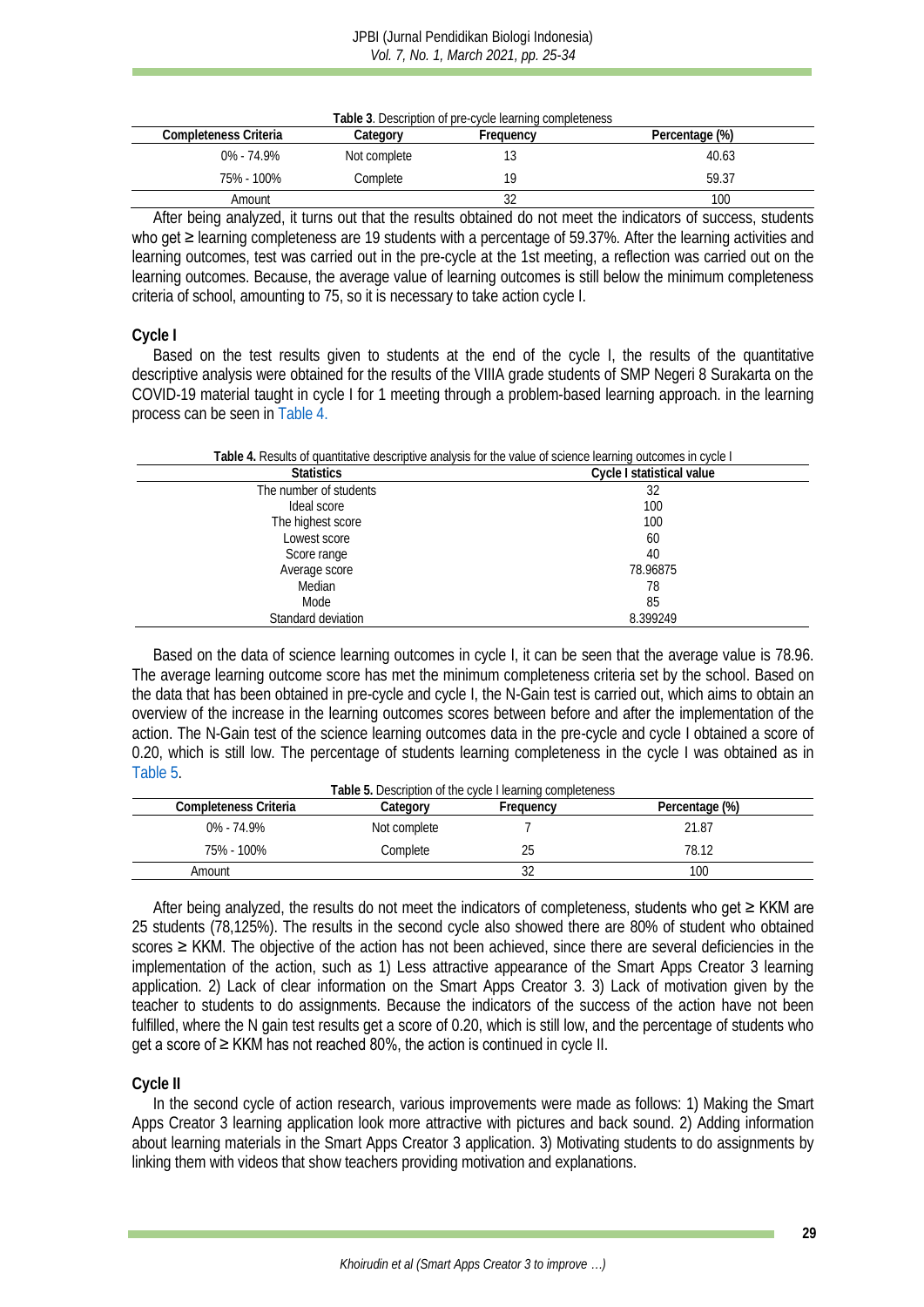Based on the test results given to students at the end of the pre-cycle, the results of the quantitative descriptive analysis were obtained, it can be seen in [Table](#page-5-0) 6.

<span id="page-5-0"></span>

| l able 6. Results of quantitative descriptive analysis for the value of science learning outcomes in cycle II |                            |  |  |
|---------------------------------------------------------------------------------------------------------------|----------------------------|--|--|
| <b>Statistics</b>                                                                                             | Cycle II statistical value |  |  |
| The number of students                                                                                        | 32                         |  |  |
| Ideal score                                                                                                   | 100                        |  |  |
| The highest score                                                                                             | 100                        |  |  |
| Lowest score                                                                                                  | 73                         |  |  |
| Score range                                                                                                   | 27                         |  |  |
| Average score                                                                                                 | 85.5625                    |  |  |
| Median                                                                                                        | 85                         |  |  |
| Mode                                                                                                          | 85                         |  |  |
| Standard deviation                                                                                            | 8.277203                   |  |  |

**Table 6.** Results of quantitative descriptive analysis for the value of science learning outcomes in cycle II

Based on the data from the table of science learning outcomes in cycle II, it can be seen that the average value of learning outcomes in science learning is 85.56. The average learning outcome value has met the minimum completeness criteria set by the school. The data that has been obtained in pre-cycle until cycle II aims to describe the increase of the learning outcomes scores between before and after the implementation of the action. The N-Gain test of the science learning outcomes data in the pre-cycle and the cycle II obtained a score of 0.45, which is sufficient. If the **student's** science learning outcomes test in cycle II were analyzed and then categorized can be seen in [Table](#page-5-1) 7.

<span id="page-5-1"></span>

| Table 7. Description of completeness of learning cycle II |              |           |                |
|-----------------------------------------------------------|--------------|-----------|----------------|
| Completeness criteria                                     | Category     | Frequency | Percentage (%) |
| $0\% - 74.9\%$                                            | Not complete |           | 6.25           |
| 75% - 100%                                                | Complete     |           | 93 75          |
| Amount                                                    |              |           | 100            |

The analysis showed **that students who get ≥ KKM score**s are 30 students or (93.75%). The results in cycle II indicate that classical learning completeness has met the performance indicators that must be achieved. Due to the action indicators that have been fulfilled, where the results of the N-gain test score are sufficient (0.45), and the proportion of students who get score ≥ KKM is more than 80%, so the action can be stopped in cycle II.

Based on the data in [Tables 2, 4,](#page-3-3) and [6,](#page-5-0) it can be seen that there is an increase in the average score of students' science learning outcomes, from pre-cycle (73.43), cycle I (78.96), and cycle II (85.56). The increasing average value of learning outcomes in each cycle can be seen in [Figure 1.](#page-5-2)



<span id="page-5-2"></span>**Figure 1.** Graph of the average test value of students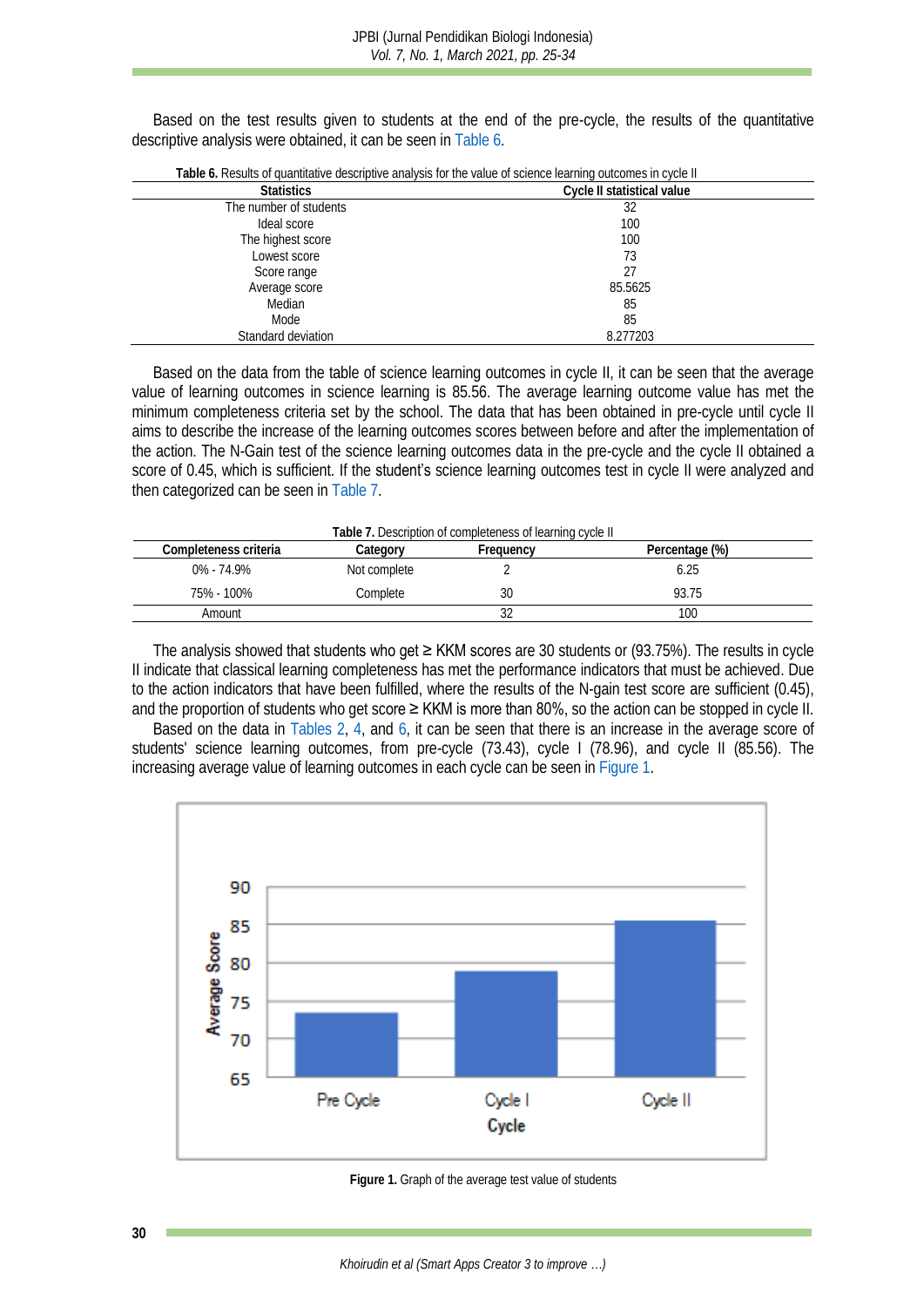Based on the results of the N gain test carried out on learning outcomes between pre-cycle and cycle I, and between pre-cycle and cycle II, it can be seen that there is an increase in the N Gain score of the VIIIA grade student's science learning outcomes. The increase of N Gain score in each cycle can be seen i[n Figure](#page-6-0) 2.



**Figure 2.** Graph of N Gain score

<span id="page-6-0"></span>Based on the data in [Table](#page-3-4) 3, [5,](#page-4-1) and [7,](#page-5-1) it can be seen that there is an increase in the percentage of classical learning completeness of class VIIIA students, from pre-cycle, cycle I, and cycle II. If in the pre-cycle, the percentage of classical learning completeness was 59.37%, then in the first cycle it increased to 78.12%, and in the second cycle, it increased again to 93.75%. The increase in the percentage of classical learning completeness of class in each cycle can be seen i[n Figure 3.](#page-6-1)



**Figure 3.** Graph of the percentage of classical learning completeness of the class

<span id="page-6-1"></span>Classroom action research was carried out in 2 cycles. This is due to the failure to achieve success indicators in cycle I, so it must be continued in cycle II. The failure to achieve success indicators in cycle I is due to deficiencies of the actions in cycle I and it is supposed to be completed in cycle II, and it would be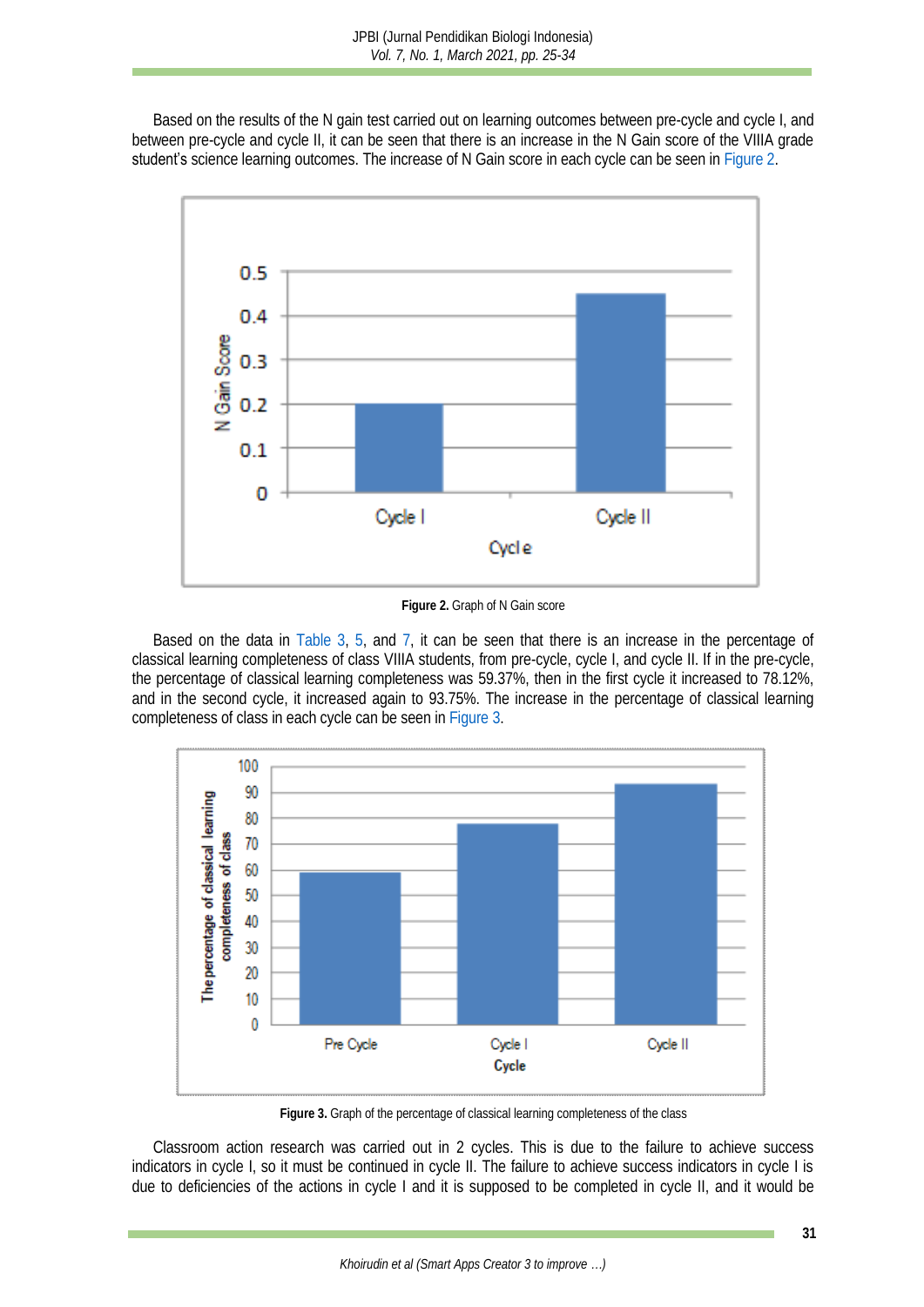stopped after the result met the criteria [\(Fitria & Andriesgo, 2019](#page-8-11)[; Husamah & Pantiwati, 2014\).](#page-8-12) The result of evaluation and reflection need to be elaborated and the lack of the supplementary in the last cycle must be improved in the next cycle [\(Glaze, 2018;](#page-8-13) [Husamah et al., 2018;](#page-8-12) [Indriati, 2012\).](#page-8-0) So, by making improvements in cycle II, it turns out that there is an increase in student learning outcomes in science so that indicators of success can be achieved.

Improvements in cycle II were made to the appearance of the Smart Apps Creator 3 learning application, namely by displaying more audio-visual media. This right is due to the audio-visual media having several advantages, including (1) Clarifying the presentation of the message so that it is not to verbalize (in the form of words, written and spoken). (2) Overcoming the limitations of space, time, and senses, such as objects that are too large are replaced by reality, pictures, film frames, films, or models. (3) Audiovisual media can play a role in tutorial learning [\(Adittia, 2017;](#page-7-4) [Asmara, 2015;](#page-7-5) [Fujiyanto et al., 2016;](#page-8-14) [Niswatuzzahro et al., 2018;](#page-8-15) [Purwono,](#page-9-10)  [2014\).](#page-9-10)

There are some obstacle found in cycle I, one of the problems is the motivation of the student are getting unmotivated, so the teacher need give motivation to the student first due to the learning motivation are closely related to the learning outcomes [\(Everaert et al., 2017;](#page-7-0) [Firmansyah et al.,](#page-7-1) 2018; [Rahmadani et al., 2017;](#page-9-4) [Wahyuni et al., 2018;](#page-9-5) [Wulandari & Surjono, 2013\).](#page-9-6) The result showed that mobile learning is effective to improve student learning outcomes, it is following the research results of [Putra et al.](#page-9-11) (2017); [Fatmawati](#page-7-6) (2015); [Nugroho](#page-8-16) (2014); [Surahman](#page-9-12) and Surjono (2017) that the use of android application-based learning media was able to improve learning outcomes. These results are also following the research conducted by [\(Andrianto et](#page-7-3)  [al., 2020;](#page-7-3) [Jannah et al., 2019;](#page-8-9) [Khasanah et al., 2020\)](#page-8-6) that students are more helped to understand the material by using the Smart Apps Creator learning media, so the score of the student test has increased from before to after using the learning media.

#### **CONCLUSION**

The average score of science learning outcomes increased from the pre-cycle to cycle II (73.43; 78.96; 85.56 respectively). Moreover, the results of N gain test carried out on learning outcomes were increase as well from 0.20 to 0.45 (which is sufficient). Then, the increasing value also depicts the percentage of classical learning completeness, wherein the pre-cycle it was 59.37%, then in the first cycle it increased to 78.12%, and in the second cycle is increased to 93.75%. It concludes that the implementation of the mobile learning model using the Smart Apps Creator 3 application is effective to improve student learning outcomes.

#### **ACKNOWLEDGEMENT**

The highest appreciation goes to all the experts involved in the validation of the Smart Apps Creator 3 application, SMP Negeri 8 Surakarta, and all students involved in this research.

#### **REFERENCES**

- <span id="page-7-4"></span>Adittia, A. (2017). Penggunaan media pembelajaran audio visual untuk meningkatkan hasil belajar IPS pada siswa kelas IV SD. *Mimbar Sekolah Dasar*, *4*(1), 9–20. <https://doi.org/10.23819/mimbar-sd.v4i1.5227>
- <span id="page-7-3"></span>Andrianto, R., Sulaiman, M. M., & Yulianto, M. A. (2020). Aplikasi interaktif teknolog layanan jaringan sebagai media belajar siswa berbasis android. *Journal of Multi-Disciplinary Sciences*, *1*(01), 34–43. [http://e](http://e-journal.univ-nuku.ac.id/index.php/kolano/article/view/24)[journal.univ-nuku.ac.id/index.php/kolano/article/view/24](http://e-journal.univ-nuku.ac.id/index.php/kolano/article/view/24)
- <span id="page-7-5"></span>Asmara, A. P. (2015). Pengembangan media pembelajaran berbasis audio visual tentang pembuatan koloid. *Jurnal Ilmiah Didaktika*, *15*(2), 156[. https://doi.org/10.22373/jid.v15i2.578](https://doi.org/10.22373/jid.v15i2.578)
- <span id="page-7-2"></span>Cahyati, S., & Suherman, W. S. (2020). Development of martial arts learning media for junior high school students. *Solid State Technology*, *63*(1), 1146–1162. [http://solidstatetechnology.us/index.php/JSST/arti](http://solidstatetechnology.us/index.php/JSST/article/view/507) [cle/view/507](http://solidstatetechnology.us/index.php/JSST/article/view/507)
- <span id="page-7-0"></span>Everaert, P., Opdecam, E., & Maussen, S. (2017). The relationship between motivation, learning approaches, academic performance, and time spent. *Accounting Education*, *26*(1), 78–107. [https://doi.org/10.1080/](https://doi.org/10.1080/09639284.2016.1274911) [09639284.2016.1274911](https://doi.org/10.1080/09639284.2016.1274911)
- <span id="page-7-6"></span>Fatmawati, S. (2015). *Pengembangan mobile learning berbasis android menggunakan adobe flash cs6 pada mata pelajaran bahasa inggris untuk meningkatkan hasil belajar siswa kelas X TKJ SMK Hidayah Semarang*. Tesis. Universitas Negeri Semarang. <http://lib.unnes.ac.id/23804/1/1102411015.pdf>
- <span id="page-7-1"></span>Firmansyah, F., Komala, R., & Rusdi, R. (2018). Self-efficacy and motivation: Improving biology learning outcomes of senior high school students. *Jurnal Pendidikan Biologi Indonesia*, *4*(3), 203–208. <https://doi.org/10.22219/jpbi.v4i3.6878>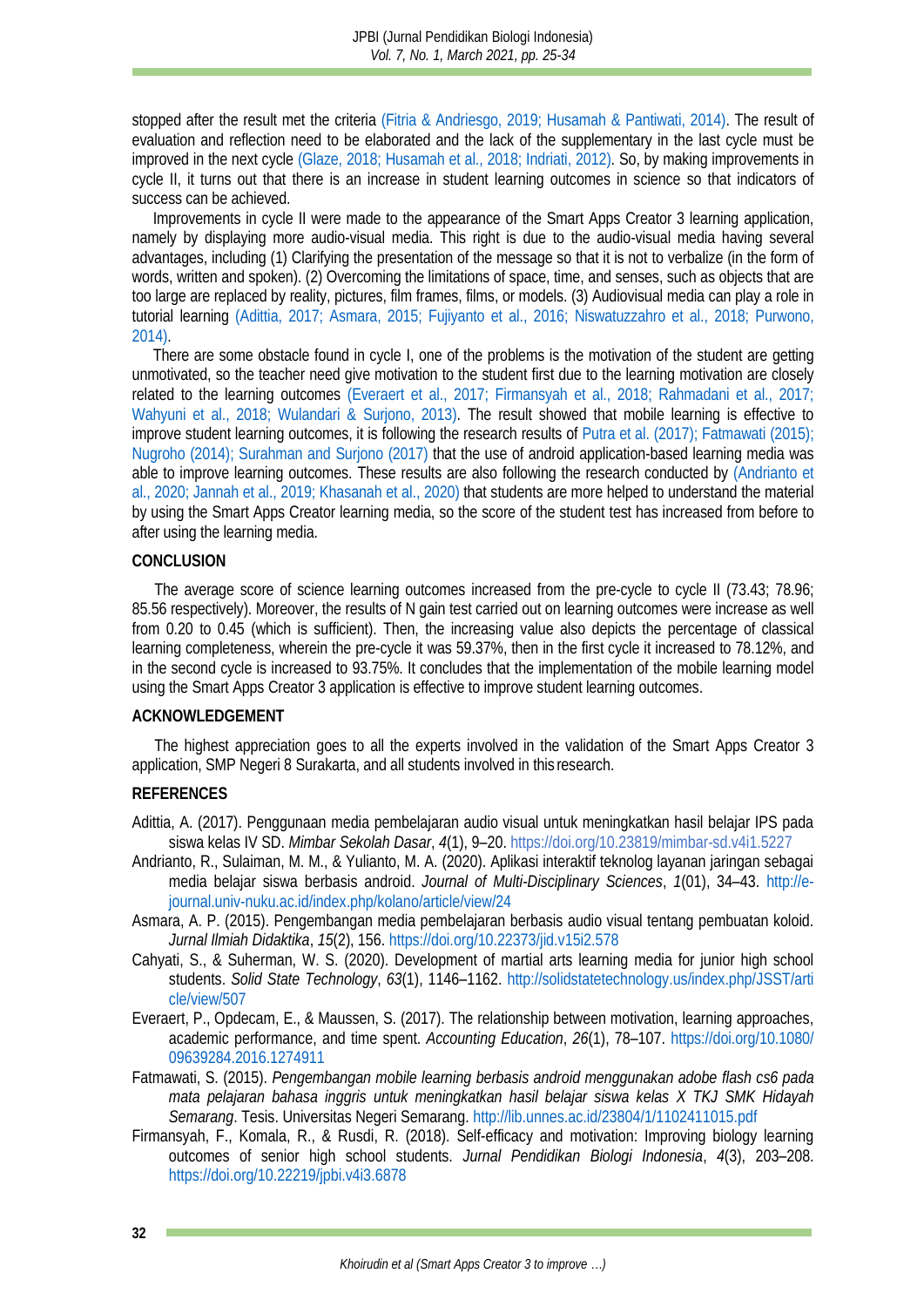- <span id="page-8-11"></span>Fitria, D., & Andriesgo, J. (2019). Penerapan model pembelajaran scramble berbasis powerpoint untuk meningkatkan hasil belajar siswa pada bidang studi sejarah kebudayaan Islam. *J-PAI: Jurnal Pendidikan Agama Islam*, *5*(2)[. https://doi.org/10.18860/jpai.v5i2.5857](https://doi.org/10.18860/jpai.v5i2.5857)
- <span id="page-8-14"></span>Fujiyanto, A., Jayadinata, A. K., & Kurnia, D. (2016). Penggunaan media audio visual untuk meningkatkan hasil belajar siswa pada materi hubungan antarmakhluk hidup. *Jurnal Pena Ilmiah*, *1*(1), 841–850. <https://doi.org/10.23819/pi.v1i1.3576>
- <span id="page-8-13"></span>Glaze, A. L. (2018). Teaching and learning science in the 21st century: Challenging critical assumptions in post-secondary science. *Education Sciences*, *8*(1), 1–8.<https://doi.org/10.3390/educsci8010012>
- <span id="page-8-8"></span>Haerunnisa, Adrian Permana1, dan R. F. (2020). Peranan Smarthphone dalam dunia pendidikan di masa pandemi Covid-19, *TEMATIK - Jurnal Teknologi Informasi dan Komunikasi*. *7*(2), 1–10. https://doi.org/ 10.38204/tematik.v7i2.460
- <span id="page-8-5"></span>Handarini, O. I., & Wulandari, S. S. (2020). PembelajarHandarini, O. I., & Wulandari, S. S. (2020). Pembelajaran daring sebagai upaya study from home (SFH). Jurnal Pendidikan Administrasi Perkantoran (JPAP), 8(3), 465–503.an. *Jurnal Pendidikan Administrasi Perkantoran (JPAP)*, *8*(3), 465– 503. <https://journal.unesa.ac.id/index.php/jpap/article/view/8503>
- <span id="page-8-3"></span>Harahap, A. C. P., Harahap, D. P., & Harahap, S. R. (2020). Analisis tingkat stres akademik pada mahasiswa selama pembelajaran jarak jauh dimasa covid-19. *Biblio Couns : Jurnal Kajian Konseling dan Pendidikan*, *3*(1), 10–14[. https://doi.org/10.30596/bibliocouns.v3i1.4804](https://doi.org/10.30596/bibliocouns.v3i1.4804)
- <span id="page-8-12"></span>Husamah, Fatmawati, D., & Setyawan, D. (2018). OIDDE learning model: Improving higher order thinking skills of biology teacher candidates. *International Journal of Instruction*, *11*(2), 249–264. <https://doi.org/10.12973/iji.2018.11217a>
- Husamah, & Pantiwati, Y. (2014). Cooperative learning STAD-PjBL: motivation, thinking skills, and learning outcomes of biology department students. *International Journal of Education Learning and Development*, *2*(1), 77–94. [https://www.eajournals.org/journals/international-journal-of-education](https://www.eajournals.org/journals/international-journal-of-education-learning-and-development-ijeld/vol-2-issue-1-march-2014/cooperative-learning-stad-pjbl-motivation-thinking-skills-learning-outcomes-biology-department-students/)[learning-and-development-ijeld/vol-2-issue-1-march-2014/cooperative-learning-stad-pjbl-motivation-thin](https://www.eajournals.org/journals/international-journal-of-education-learning-and-development-ijeld/vol-2-issue-1-march-2014/cooperative-learning-stad-pjbl-motivation-thinking-skills-learning-outcomes-biology-department-students/) [king-skills-learning-outcomes-biology-department-students/](https://www.eajournals.org/journals/international-journal-of-education-learning-and-development-ijeld/vol-2-issue-1-march-2014/cooperative-learning-stad-pjbl-motivation-thinking-skills-learning-outcomes-biology-department-students/)
- <span id="page-8-0"></span>Indriati, D. (2012). Meningkatkan hasil belajar ipa konsep cahaya melalui pembelajaran Science-edutainment berbantuan media animasi. *Jurnal Pendidikan IPA Indonesia*, *1*(2), 192–197. [https://doi.org/10.15294/](https://doi.org/10.15294/jpii.v1i2.2138) [jpii.v1i2.2138](https://doi.org/10.15294/jpii.v1i2.2138)
- <span id="page-8-9"></span>Jannah, I. M., Murtiyasa, B., & Kom, M. (2019). *Rancang bangun media pembelajaran matematika matriks untuk kelas x di smk muhammadiyah 1 sragen berbasis mobile learning*. Tesis. Universitas Muhammadiyah Surakarta. <http://eprints.ums.ac.id/76883/>
- <span id="page-8-4"></span>Jatira, Y., & Neviyarni, S. (2021). Fenomena Stress dan pembiasaan belajar daring dimasa pandemi Covid-19. *Edukatif: Jurnal Ilmu Pendidikan*, *3*(1), 35–43. <https://doi.org/10.31004/edukatif.v3i1.187>
- <span id="page-8-6"></span>Khasanah, K., Muhlas, M., & Marwani, L. (2020). Development of e-learning Smart Apps Creator (SAC) learning media for selling employees on paid tv. *Akademika*, *9*(02), 129–143. [https://doi.org/10.34005/](https://doi.org/10.34005/akademika.v9i02.819) [akademika.v9i02.819](https://doi.org/10.34005/akademika.v9i02.819)
- <span id="page-8-10"></span>Kunandar, K. (2011). Evaluasi program pengembangan dan implementasi kurikulum tingkat satuan pendidikan (KTSP). *Jurnal Evaluasi Pendidikan*, *2*(2), 171.<https://doi.org/10.21009/JEP.022.05>
- <span id="page-8-7"></span>Majid, A., Aini, N., Husain, H., & Nooraidah, K. (2014). Mobile learning application based on augmented reality for science subject: Isains. *ARPN Journal of Engineering and Applied Sciences*, *9*(9), 1455–1460. [https://www.semanticscholar.org/papere](https://www.semanticscholar.org/paper/MOBILE-LEARNING-APPLICATION-BASED-ON-AUGMENTED-FOR-Majid-Husain/97cb68e8fd4988f3e7714afe0be079fa44b8f5fe)
- <span id="page-8-1"></span>Megawanti, P., Megawati, E., & Nurkhafifah, S. (2020). Persepsi peserta didik terhadap PJJ pada masa pandemi COVID-19. *Jurnal Ilmiah Pendidikan*, *7*(2), 75–82. [https://journal.lppmunindra.ac.id/index.php/](https://journal.lppmunindra.ac.id/index.php/Faktor/article/view/6411) [Faktor/article/view/6411](https://journal.lppmunindra.ac.id/index.php/Faktor/article/view/6411)
- <span id="page-8-15"></span>Niswatuzzahro, V., Fakhriyah, F., & Rahayu, R. (2018). Penerapan model discovery learning berbantuan media audio visual untuk meningkatkan literasi sains siswa kelas 5 SD. *Scholaria: Jurnal Pendidikan Dan Kebudayaan*, *8*(3), 273–284. <https://doi.org/10.24246/j.js.2018.v8.i3.p273-284>
- <span id="page-8-16"></span>Nugroho, S. (2014). Pemanfaatan mobile learning game barisan dan deret geometri untuk meningkatkan minat dan hasil belajar matematika SMA Kesatrian 1 Semarang. *Indonesian Digital Journal of Mathematics and Education*, *1*(1), 1–7. [http://idealmathedu.p4tkmatematika.org/wp-content/uploads/20](http://idealmathedu.p4tkmatematika.org/wp-content/uploads/2015/07/Sugeng-Nugroho.pdf) [15/07/Sugeng-Nugroho.pdf](http://idealmathedu.p4tkmatematika.org/wp-content/uploads/2015/07/Sugeng-Nugroho.pdf)
- <span id="page-8-2"></span>Purwanto, A., Pramono, R., Asbari, M., Hyun, C. C., Wijayanti, L. M., Putri, R. S., & Santoso, P. B. (2020). Studi eksploratif dampak pandemi covid-19 terhadap proses pembelajaran online di sekolah dasar | EduPsyCouns: Journal of Education, Psychology and Counseling. *Journal of Education, Psychology*